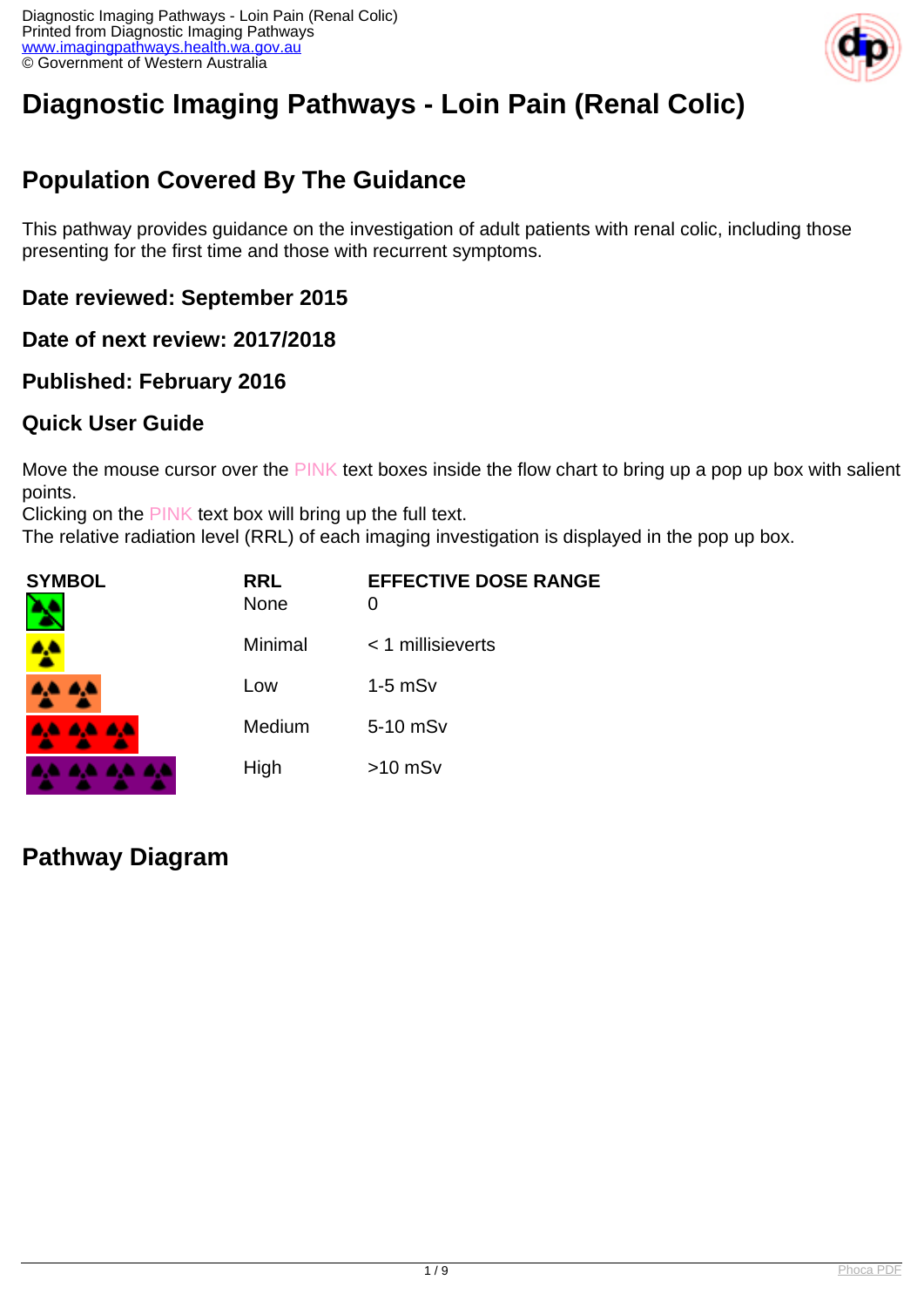Diagnostic Imaging Pathways - Loin Pain (Renal Colic) Printed from Diagnostic Imaging Pathways [www.imagingpathways.health.wa.gov.au](http://www.imagingpathways.health.wa.gov.au/) © Government of Western Australia



## **Image Gallery**

Note: These images open in a new page



Image 1 (Plain Radiography of Kidneys, Ureter, Bladder - KUB): An opacity is present (arrow) at the left vesico-ureteric junction.

### **2 Pelvicalyceal Dilatation**

Image 2 (Intravenous Pyelography): No stone is visualised, but there is dilatation of the ureter and pelvicalyceal system on the left side.

### **3 Staghorn Calculus**

Image 3 (KUB): A staghorn calculus is present in the collecting system of the right kidney.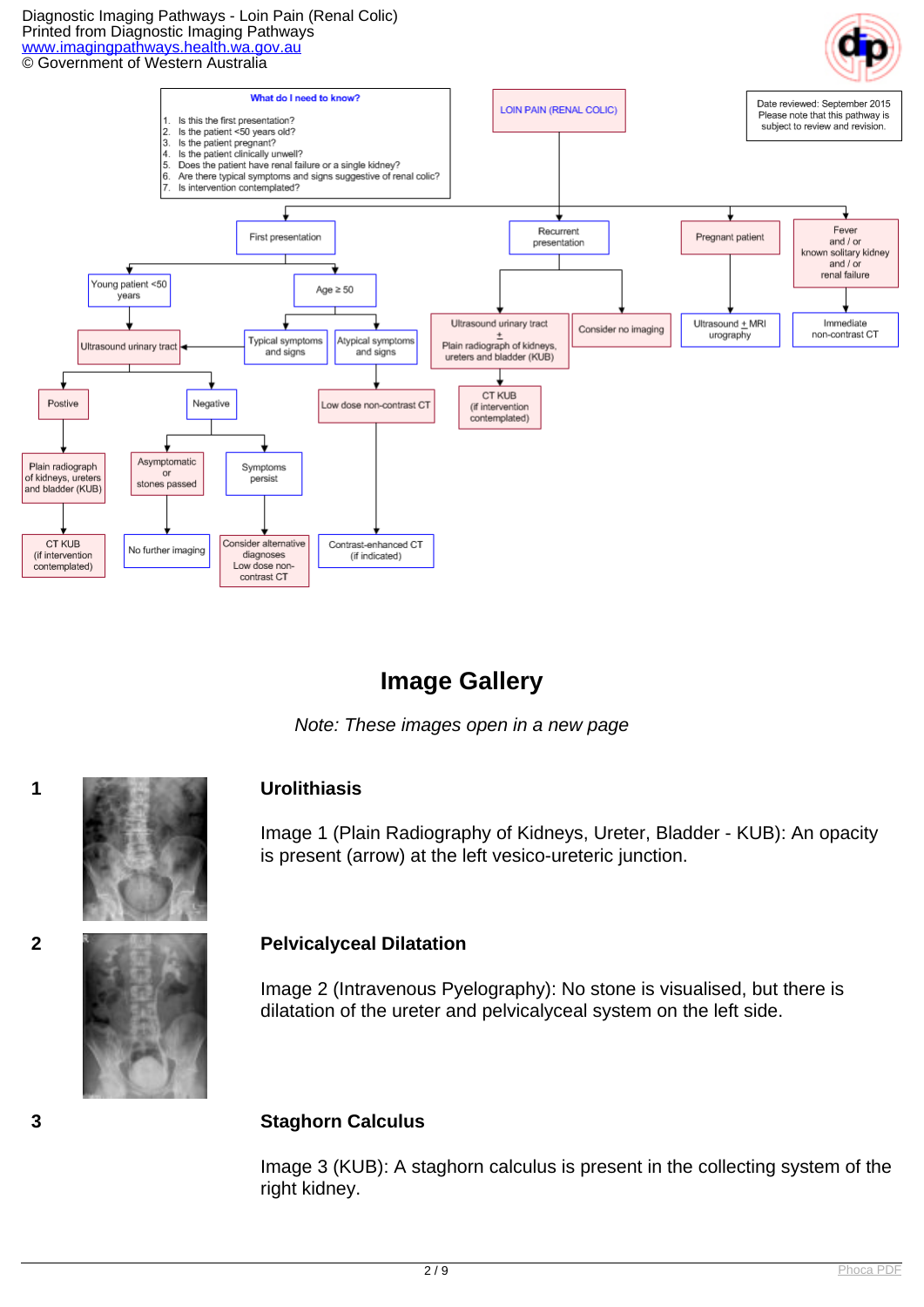Diagnostic Imaging Pathways - Loin Pain (Renal Colic) Printed from Diagnostic Imaging Pathways [www.imagingpathways.health.wa.gov.au](http://www.imagingpathways.health.wa.gov.au/) © Government of Western Australia





# **4a Urolithiasis**

Image 4a and b (Computed Tomography): A 10mm calculus is present at the left pelviureteric junction responsible for mild left hydronephrosis and perinephric stranding.





# **Teaching Points**

- Non-enhanced CT is the 'gold-standard' for diagnosis of ureteric colic
- Low-dose CT protocols can be effectively used in acute renal colic
- Immediate imaging is required when patients do not improve after treatment and / or when there is fever and / or leukocytosis and / or the patient has renal failure or a single kidney
- However, because of concerns about ionising radiation and because the vast majority of ureteric stones pass without the need for intervention, ultrasound (US) has been increasingly recommended and used as the initial imaging modality, with no sacrifice in patient outcome, thus avoiding the need for CT in about 70% of cases
- Ultrasound is also capable of identifying most of the alternative diagnoses listed as mimickers of renal colic
- US in combination with plain x-ray KUB misses very few clinically important stones
- In pregnant patients, it should be borne in mind that unless a calculus is visualized it may be difficult to differentiate obstructive hydronephrosis due to a calculus from 'physiological' hydronephrosis of pregnancy. In selected cases, MRI urography may be then required
- Conventional IVP can now be considered almost obsolete for the diagnosis of renal colic

# **Loin Pain (Renal Colic)**

- Non-enhanced CT is the 'gold-standard' for diagnosis of ureteric colic and is used in many institutions. However, despite the introduction of low-dose CT protocols, because many patients are young and have recurrent episodes of renal colic, there is concern about cumulative radiation dose. Therefore, ultrasound (US) has been increasingly recommended and used as the initial imaging modality, with no sacrifice in patient outcome, thus avoiding the need for CT in about 70% of cases. [1](index.php/imaging-pathways/gastrointestinal/acute-abdomen/acute-flank-loin-pain-renal-colic?tab=references#1) Despite the superior sensitivity of CT versus US, the outcome is the same whether CT or US is used for imaging [2](index.php/imaging-pathways/gastrointestinal/acute-abdomen/acute-flank-loin-pain-renal-colic?tab=references#2)
- Recent European Association of Urology Guidelines on urolithiasis recommend US as the primary imaging modality,  $\frac{3}{5}$  quoting a sensitivity of [4](index.php/imaging-pathways/gastrointestinal/acute-abdomen/acute-flank-loin-pain-renal-colic?tab=references#4)5% and specificity of 94% for ureteric stones  $\frac{4}{5}$
- Because young patients with typical symptoms of renal colic have a low incidence of adverse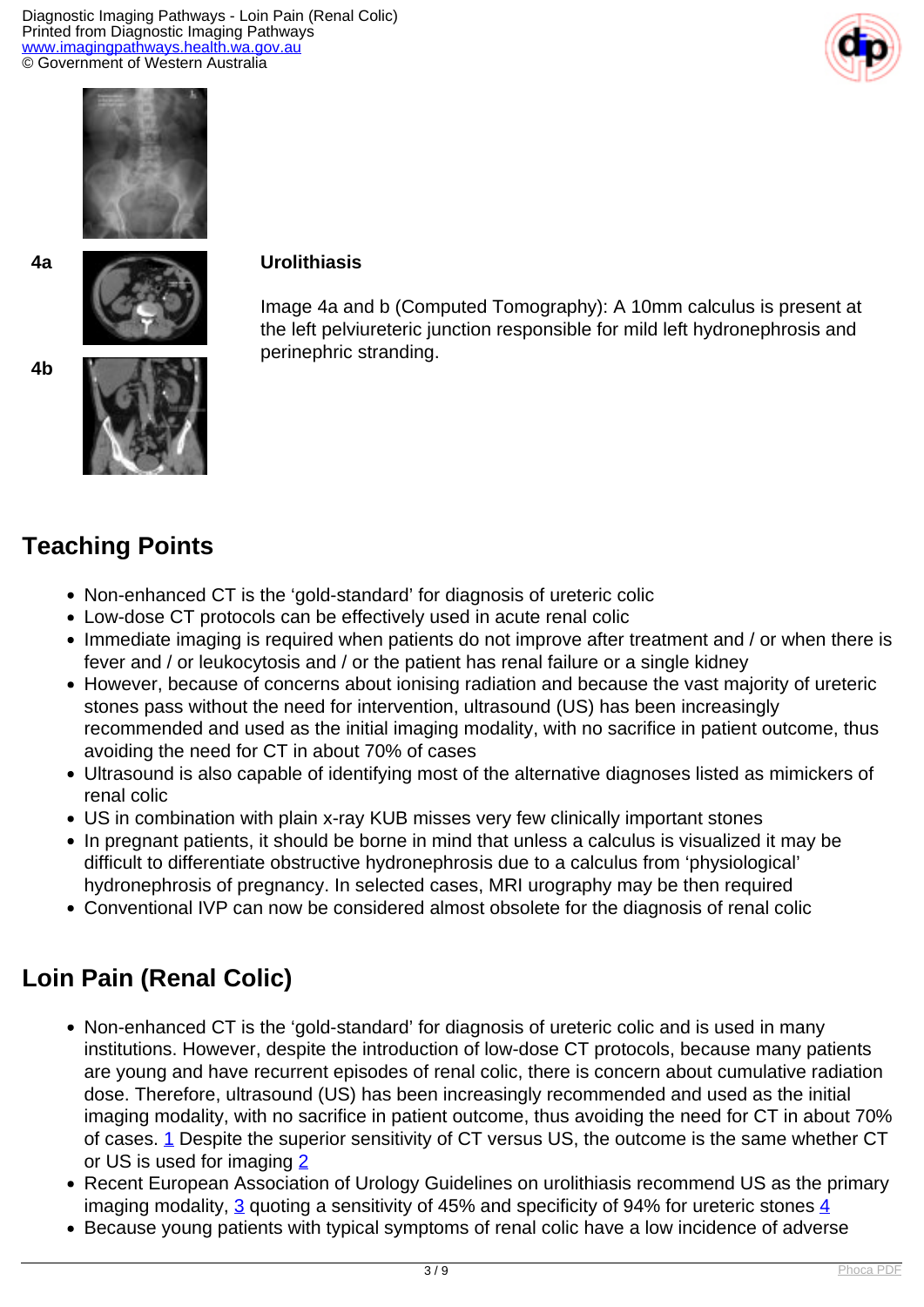

outcomes, there is a valid argument for avoiding acute imaging altogether, and deferring investigating only if symptoms persist or the stone has not been known to pass

- Immediate imaging is required when patients do not improve after treatment and / or when there is fever and / or leukocytosis and / or the patient has renal failure or a single kidney
- Predictors for spontaneous passage of ureteric stones include
	- Stone size the large majority of stones

## **Computed Tomography of the Kidneys, Ureters and Urinary Bladder (CT KUB)**

- Unenhanced (i.e. no IV contrast) CT scan so called CT KUB or NCCT is the most accurate and widely used imaging investigation for diagnosis of ureteric stones. However, despite the superior sensitivity of CT versus ultrasound (US), the outcome is the same whether CT or US is used for imaging [2](index.php/imaging-pathways/gastrointestinal/acute-abdomen/acute-flank-loin-pain-renal-colic?tab=references#2)
- $\blacksquare$  CT can identify the presence of stones with very high accuracy (>95%), [16](index.php/imaging-pathways/gastrointestinal/acute-abdomen/acute-flank-loin-pain-renal-colic?tab=references#16) allows accurate measurement of stones ( the major factor in determining whether stones will pass without intervention) and, to some extent, stone composition. CT is also able to identify alternative diagnoses that can mimic renal colic in up to 10% of cases,  $17$  e.g.
	- Pvelonephritis
	- Acute adnexal pathology in women
	- Appendicitis
	- Diverticulitis
	- Abdominal aortic aneurysm rupture or aortic dissection
	- Colonic diverticulitis
- However, it should be noted that US is also capable of identifying most of the alternative diagnoses listed as mimickers of renal colic
- Studies using "low-dose" protocols have shown sensitivities of 93-97% and specificities of 86-97%, when compared to standard dose CT, [18](index.php/imaging-pathways/gastrointestinal/acute-abdomen/acute-flank-loin-pain-renal-colic?tab=references#18) and radiation doses equal to or lower than that of intravenous pyelogram (IVP). [18](index.php/imaging-pathways/gastrointestinal/acute-abdomen/acute-flank-loin-pain-renal-colic?tab=references#18)[,19,](index.php/imaging-pathways/gastrointestinal/acute-abdomen/acute-flank-loin-pain-renal-colic?tab=references#19)[20](index.php/imaging-pathways/gastrointestinal/acute-abdomen/acute-flank-loin-pain-renal-colic?tab=references#20) More recent studies confirm the accuracy of low dose protocols in patients with a BMI30, discretionary increase in CT exposure parameters may be needed
- Earlier studies using "low-dose" multidetector CT (MDCT) protocols reported increased rates of false positive and false negative results in obese patients. [18,](index.php/imaging-pathways/gastrointestinal/acute-abdomen/acute-flank-loin-pain-renal-colic?tab=references#18)[20](index.php/imaging-pathways/gastrointestinal/acute-abdomen/acute-flank-loin-pain-renal-colic?tab=references#20) More recent studies have not reported similar difficulties [19,](index.php/imaging-pathways/gastrointestinal/acute-abdomen/acute-flank-loin-pain-renal-colic?tab=references#19)[25](index.php/imaging-pathways/gastrointestinal/acute-abdomen/acute-flank-loin-pain-renal-colic?tab=references#25)
- Despite the above, the adoption of low-dose protocols has not been universal [27](index.php/imaging-pathways/gastrointestinal/acute-abdomen/acute-flank-loin-pain-renal-colic?tab=references#27)
- However, there is concern regarding cumulative dose from repeated studies required for follow-up of calculi, or in patients with recurrent stones [28,](index.php/imaging-pathways/gastrointestinal/acute-abdomen/acute-flank-loin-pain-renal-colic?tab=references#28)[29](index.php/imaging-pathways/gastrointestinal/acute-abdomen/acute-flank-loin-pain-renal-colic?tab=references#29) although this is much less of an issue if low-dose protocols are employed
- There is a trend towards a more discriminate use of CT KUB in patients with clinical uncomplicated acute renal colic, particularly in young female patients, in whom there is a relatively high incidence of negative CT examinations, and in whom radiation is more of an issue [8](index.php/imaging-pathways/gastrointestinal/acute-abdomen/acute-flank-loin-pain-renal-colic?tab=references#8),[9](index.php/imaging-pathways/gastrointestinal/acute-abdomen/acute-flank-loin-pain-renal-colic?tab=references#9)
	- Of the issue of ionising radiation
	- The vast majority of ureteric stones pass without the need for intervention
	- $\bullet$  CT in the emergency department rarely alters immediate management  $6.7$  $6.7$
	- Adverse events are rare among patients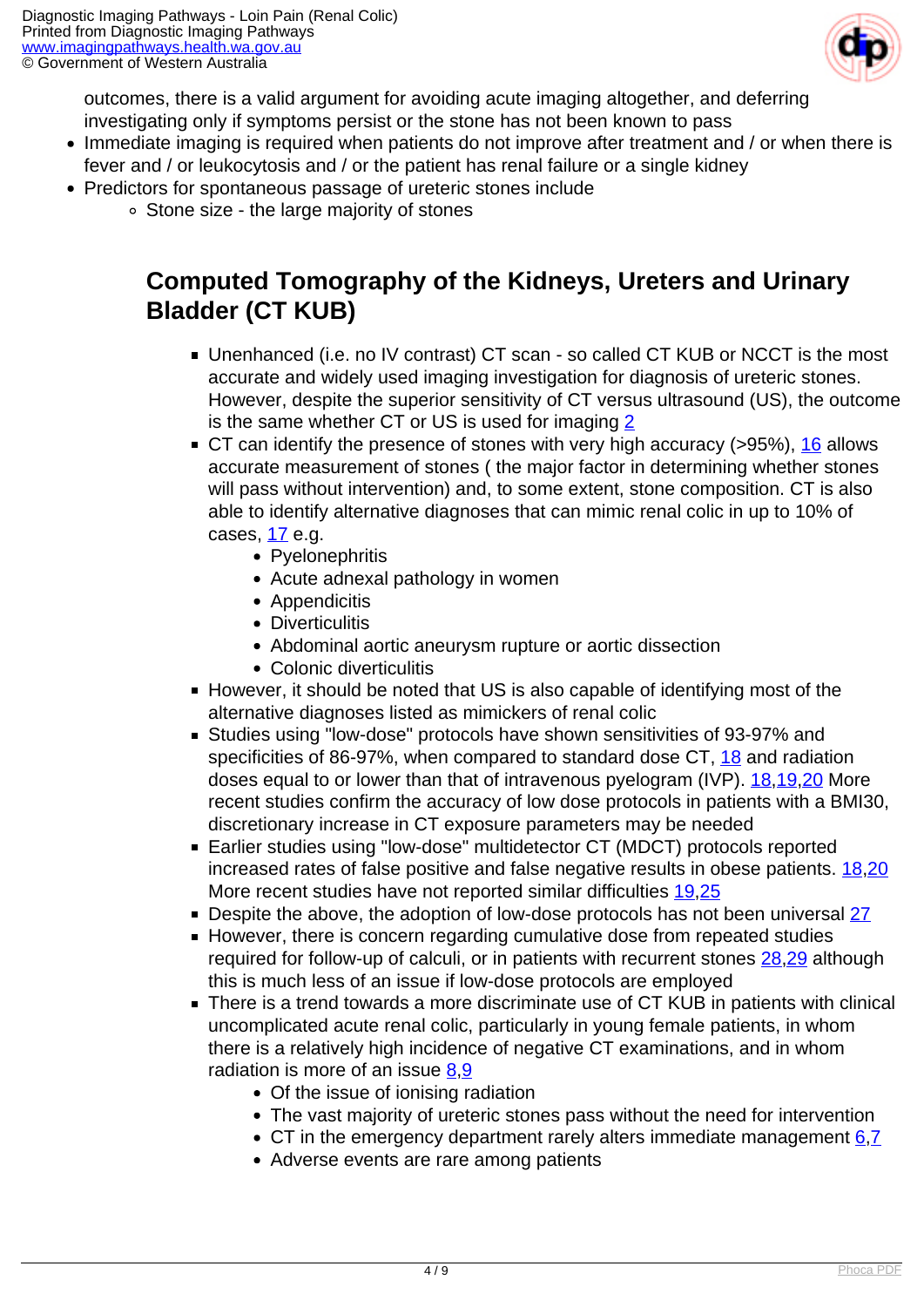

### **Pregnant Patients**

Ultrasound (US) is the first investigation of choice as it does not involve exposure to ionising radiation. However, it should be borne in mind that unless a calculus is visualized it may be difficult to differentiate obstructive hydronephrosis due to a calculus from 'physiological' hydronephrosis of pregnancy. In selected cases, MRI urography may be required [37](index.php/imaging-pathways/gastrointestinal/acute-abdomen/acute-flank-loin-pain-renal-colic?tab=references#37)

# **References**

Date of literature search: September 2015

The search methodology is available on request. [Email](index.php/contact-us)

References are graded from Level I to V according to the Oxford Centre for Evidence-Based Medicine, Levels of Evidence. [Download the document](http://www.cebm.net/wp-content/uploads/2014/06/CEBM-Levels-of-Evidence-2.1.pdf)

- 1. Nicolau C, Claudon M, Derchi LE, Adam EJ, Nielsen MB, Mostbeck G, et al. **Imaging patients with renal colic-consider ultrasound first.** Insights Imaging. 2015;6(4):441-7. (Review article). [View the](http://www.ncbi.nlm.nih.gov/pubmed/25994497) [reference](http://www.ncbi.nlm.nih.gov/pubmed/25994497)
- 2. Smith-Bindman R, Aubin C, Bailitz J, Bengiamin RN, Camargo CA, Jr., Corbo J, et al. **Ultrasonography versus computed tomography for suspected nephrolithiasis.** N Engl J Med. 2014;371(12):1100-10. (Level II evidence). [View the reference](http://www.ncbi.nlm.nih.gov/pubmed/25229916)
- 3. Turk C, Petrik A, Sarica K, Seitz C, Skolarikos A, Straub M, et al. **EAU guidelines on diagnosis and conservative management of urolithiasis.** Eur Urol. 2015:pii: S0302-2838(15)00699-5. [Epub ahead of print]. (Guidelines). [View the reference](http://www.ncbi.nlm.nih.gov/pubmed/26318710)
- 4. Ray AA, Ghiculete D, Pace KT, Honey RJ. **Limitations to ultrasound in the detection and measurement of urinary tract calculi.** Urology. 2010;76(2):295-300. (Level III evidence). [View the](http://www.ncbi.nlm.nih.gov/pubmed/20206970) [reference](http://www.ncbi.nlm.nih.gov/pubmed/20206970)
- 5. Sfoungaristos S, Kavouras A, Katafigiotis I, Perimenis P. **Role of white blood cell and neutrophil counts in predicting spontaneous stone passage in patients with renal colic.** BJU Int. 2012;110(8 Pt B):E339-45. (Level III evidence). [View the reference](http://www.ncbi.nlm.nih.gov/pubmed/22372435)
- 6. Lindqvist K, Hellstrom M, Holmberg G, Peeker R, Grenabo L. **Immediate versus deferred radiological investigation after acute renal colic: a prospective randomized study.** Scand J Urol Nephrol. 2006;40(2):119-24. (Level II evidence). [View the reference](http://www.ncbi.nlm.nih.gov/pubmed/16608809)
- 7. Zwank MD, Ho BM, Gresback D, Stuck LH, Salzman JG, Woster WR. **Does computed tomographic scan affect diagnosis and management of patients with suspected renal colic?** Am J Emerg Med. 2014;32(4):367-70. (Level III evidence). [View the](http://www.ncbi.nlm.nih.gov/pubmed/24440589) [reference](http://www.ncbi.nlm.nih.gov/pubmed/24440589)
- 8. Patatas K, Panditaratne N, Wah TM, Weston MJ, Irving HC. **Emergency department imaging protocol for suspected acute renal colic: re-evaluating our service.** Br J Radiol.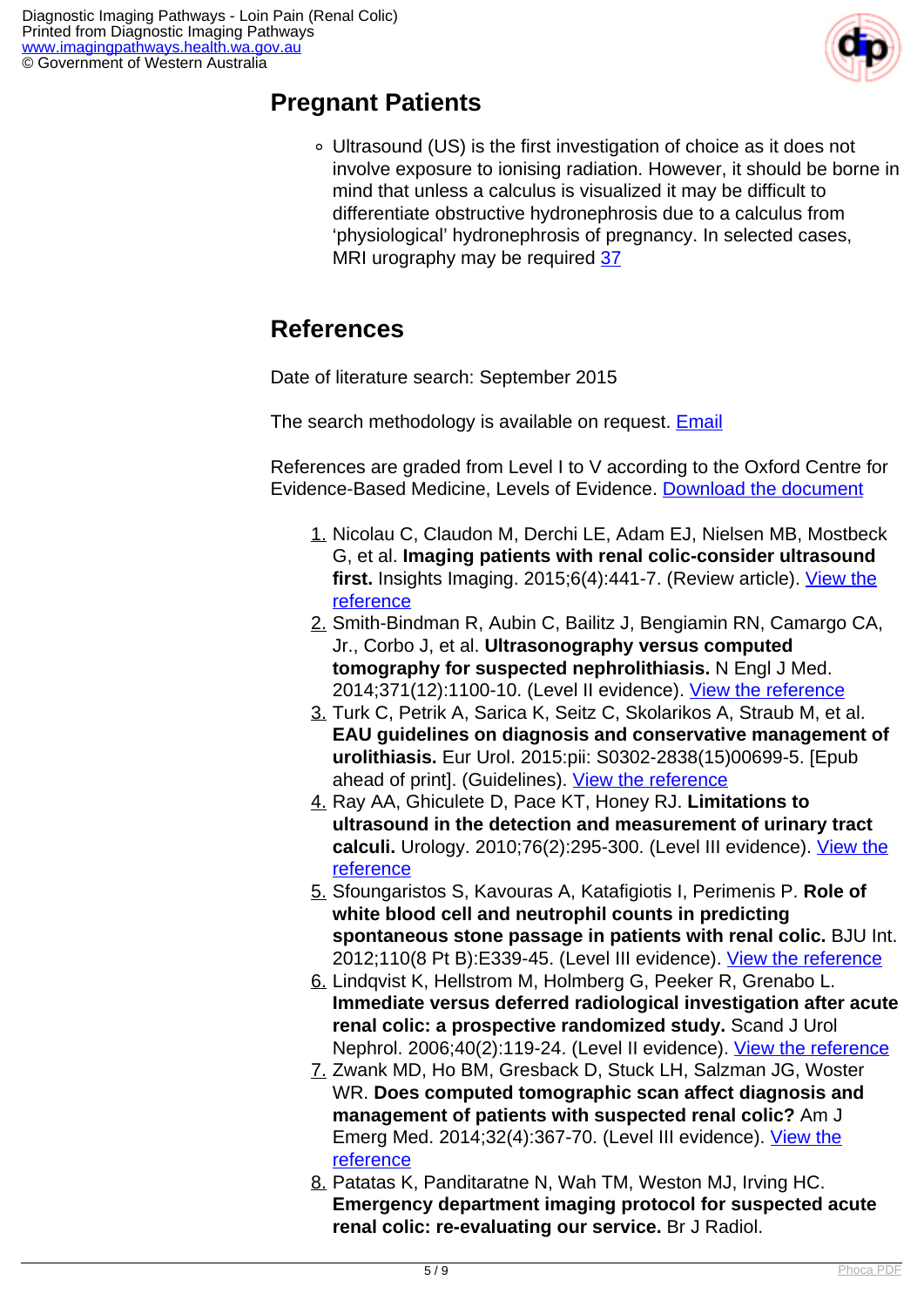

2012;85(1016):1118-22. (Level III evidence). [View the reference](http://www.ncbi.nlm.nih.gov/pubmed/22496069)

- 9. Aubrey-Bassler FK, Lee SD, Barter RB, Asghari S, Cullen R, Godwin M. **Utility of computed tomography and derivation and validation of a score to identify an emergent outcome in 2,315 patients with suspected urinary tract stone.** CJEM. 2013;15(5):261-9. (Level III evidence). [View the reference](http://www.ncbi.nlm.nih.gov/pubmed/23972131)
- 10. Epstein N, Rosenberg P, Samuel M, Lee J. **Adverse events are rare among adults 50 years of age and younger with flank pain when abdominal computed tomography is not clinically indicated according to the emergency physician.** CJEM. 2013;15(3):167-74. (Level III/IV evidence). [View the reference](http://www.ncbi.nlm.nih.gov/pubmed/23663464)
- 11. Ripolles T, Martinez-Perez MJ, Vizuete J, Miralles S, Delgado F, Pastor-Navarro T. **Sonographic diagnosis of symptomatic ureteral calculi: usefulness of the twinkling artifact.** Abdom Imaging. 2013;38(4):863-9. (Level III evidence). [View the reference](http://www.ncbi.nlm.nih.gov/pubmed/23011549)
- 12. Patlas M, Farkas A, Fisher D, Zaghal I, Hadas-Halpern I. **Ultrasound vs CT for the detection of ureteric stones in patients with renal colic.** Br J Radiol. 2001;74(886):901-4. (Level III evidence). [View the reference](http://www.ncbi.nlm.nih.gov/pubmed/11675305)
- 13. Sheafor DH, Hertzberg BS, Freed KS, Carroll BA, Keogan MT, Paulson EK, et al. **Nonenhanced helical CT and US in the emergency evaluation of patients with renal colic: prospective comparison.** Radiology. 2000;217(3):792-7. (Level III evidence). [View the reference](http://www.ncbi.nlm.nih.gov/pubmed/11110945)
- 14. Ripolles T, Agramunt M, Errando J, Martinez MJ, Coronel B, Morales M. **Suspected ureteral colic: plain film and sonography vs unenhanced helical CT. A prospective study in 66 patients.** Eur Radiol. 2004;14(1):129-36. (Level III evidence). [View the reference](http://www.ncbi.nlm.nih.gov/pubmed/12819916)
- 15. Catalano O, Nunziata A, Altei F, Siani A. **Suspected ureteral colic: primary helical CT versus selective helical CT after unenhanced radiography and sonography.** AJR Am J Roentgenol. 2002;178(2):379-87. (Level II evidence). [View the reference](http://www.ncbi.nlm.nih.gov/pubmed/11804898)
- 16. Smith RC, Verga M, McCarthy S, Rosenfield AT. **Diagnosis of acute flank pain: value of unenhanced helical CT.** Am J Roentgenol. 1996;166:97-101. (Level II/III evidence). [View the](http://www.ncbi.nlm.nih.gov/pubmed/8571915) [reference](http://www.ncbi.nlm.nih.gov/pubmed/8571915)
- 17. Pernet J, Abergel S, Parra J, Ayed A, Bokobza J, Renard-Penna R, et al. **Prevalence of alternative diagnoses in patients with suspected uncomplicated renal colic undergoing computed tomography: a prospective study.** CJEM. 2015;17(1):67-73. (Level III evidence). [View the reference](http://www.ncbi.nlm.nih.gov/pubmed/25781386)
- 18. Tack D, Sourtzis S, Delpierre I, de Maertelaer V, Gevenois PA. **Lowdose unenhanced multidetector CT of patients with suspected renal colic.** AJR Am J Roentgenol. 2003;180(2):305-11. (Level II/III evidence). [View the reference](http://www.ncbi.nlm.nih.gov/pubmed/12540420)
- 19. Kluner C, Hein PA, Gralla O, Hein E, Hamm B, Romano V, et al. **Does ultra-low-dose CT with a radiation dose equivalent to that of KUB suffice to detect renal and ureteral calculi?** J Comput Assist Tomogr. 2006;30(1):44-50. (Level II/III evidence). [View the](http://www.ncbi.nlm.nih.gov/pubmed/16365571) **[reference](http://www.ncbi.nlm.nih.gov/pubmed/16365571)**
- 20. Hamm M, Knopfle E, Wartenberg S, Wawroschek F, Weckermann D,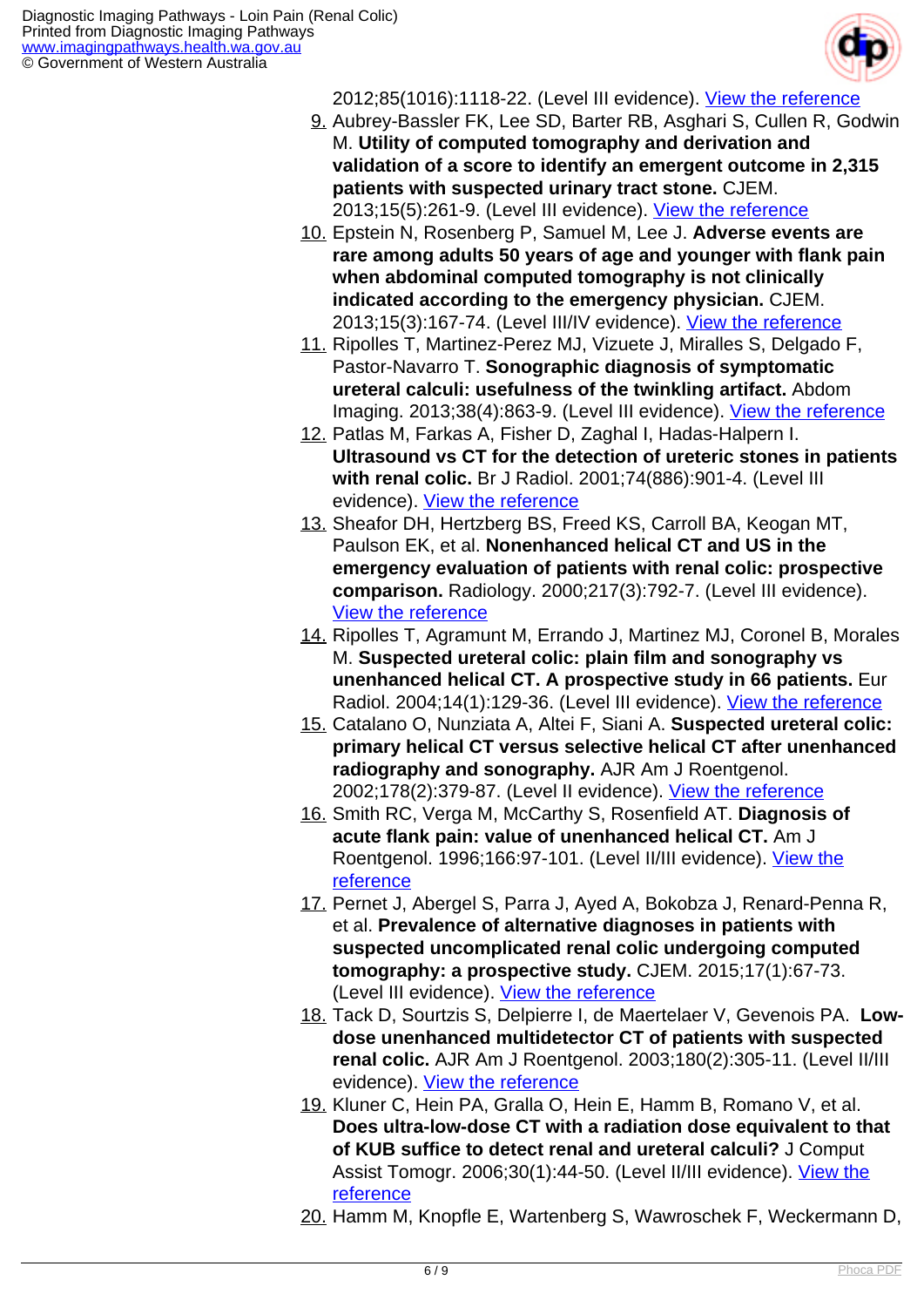

Harzmann R. **Low dose unenhanced helical computerized tomography for the evaluation of acute flank pain.** J Urol. 2002;167(4):1687-91. (Level II/III evidence). [View the reference](http://www.ncbi.nlm.nih.gov/pubmed/11912388)

- 21. Poletti PA, Platon A, Rutschmann OT, Schmidlin FR, Iselin CE, Becker CD. **Low-dose versus standard-dose CT protocol in patients with clinically suspected renal colic.** AJR Am J Roentgenol. 2007;188(4):927-33. (Level III evidence). [View the](http://www.ncbi.nlm.nih.gov/pubmed/17377025) [reference](http://www.ncbi.nlm.nih.gov/pubmed/17377025)
- 22. Jain N, Robinson S. **Towards evidence based emergency medicine: best BETs from the Manchester Royal Infirmary. BET 4: Investigating flank pain: can the CT stay low?** Emerg Med J. 2012;29(8):687-8. (Review article). [View the reference](http://www.ncbi.nlm.nih.gov/pubmed/22787241)
- 23. Fulgham PF, Assimos DG, Pearle MS, Preminger GM. **A clinical effectiveness protocols for imaging in the management of ureteral calculous disease: AUA technology assessment.** J Urol. 2013;189(4):1203-13. (Review article). [View the reference](http://www.ncbi.nlm.nih.gov/pubmed/23085059)
- 24. Moore CL, Daniels B, Singh D, Luty S, Molinaro A. **Prevalence and clinical importance of alternative causes of symptoms using a renal colic computed tomography protocol in patients with flank or back pain and absence of pyuria.** Acad Emerg Med. 2013;20(5):470-8. (Level III evidence). [View the reference](http://www.ncbi.nlm.nih.gov/pubmed/23672361)
- 25. Kim BS, Hwang IK, Choi YW, Namkung S, Kim HC, Hwang WC, et al. **Low-dose and standard-dose unenhanced helical computed tomography for the assessment of acute renal colic: prospective comparative study.** Acta Radiol. 2005;46(7):756-63. (Level III evidence). [View the reference](http://www.ncbi.nlm.nih.gov/pubmed/16372698)
- 26. McLaughlin PD, Murphy KP, Hayes SA, Carey K, Sammon J, Crush L, et al. **Non-contrast CT at comparable dose to an abdominal radiograph in patients with acute renal colic; impact of iterative reconstruction on image quality and diagnostic performance.** Insights Imaging. 2014;5(2):217-30. (Level III evidence). [View the reference](http://www.ncbi.nlm.nih.gov/pubmed/24500656)
- 27. Lukasiewicz A, Bhargavan-Chatfield M, Coombs L, Ghita M, Weinreb J, Gunabushanam G, et al. **Radiation dose index of renal colic protocol CT studies in the United States: a report from the American College of Radiology National Radiology Data Registry.** Radiology. 2014;271(2):445-51. (Level III evidence). [View](http://www.ncbi.nlm.nih.gov/pubmed/24484064) [the reference](http://www.ncbi.nlm.nih.gov/pubmed/24484064)
- 28. Manohar P, McCahy P. **Repeated radiological radiation exposure in patients undergoing surgery for urinary tract stone disease in Victoria, Australia.** BJU Int. 2011;108 Suppl 2:34-7. (Level III evidence). [View the reference](http://www.ncbi.nlm.nih.gov/pubmed/22085124)
- 29. Katz SI, Saluja S, Brink JA, Forman HP. **Radiation dose associated with unenhanced CT for suspected renal colic: impact of repetitive studies.** AJR Am J Roentgenol. 2006;186(4):1120-4. (Level III evidence). [View the reference](http://www.ncbi.nlm.nih.gov/pubmed/16554590)
- 30. Ascenti G, Siragusa C, Racchiusa S, Ielo I, Privitera G, Midili F, et al. **Stone-targeted dual-energy CT: a new diagnostic approach to urinary calculosis.** AJR Am J Roentgenol. 2010;195(4):953-8. (Level III evidence). [View the reference](http://www.ncbi.nlm.nih.gov/pubmed/20858824)
- 31. Boll DT, Patil NA, Paulson EK, Merkle EM, Simmons WN, Pierre SA,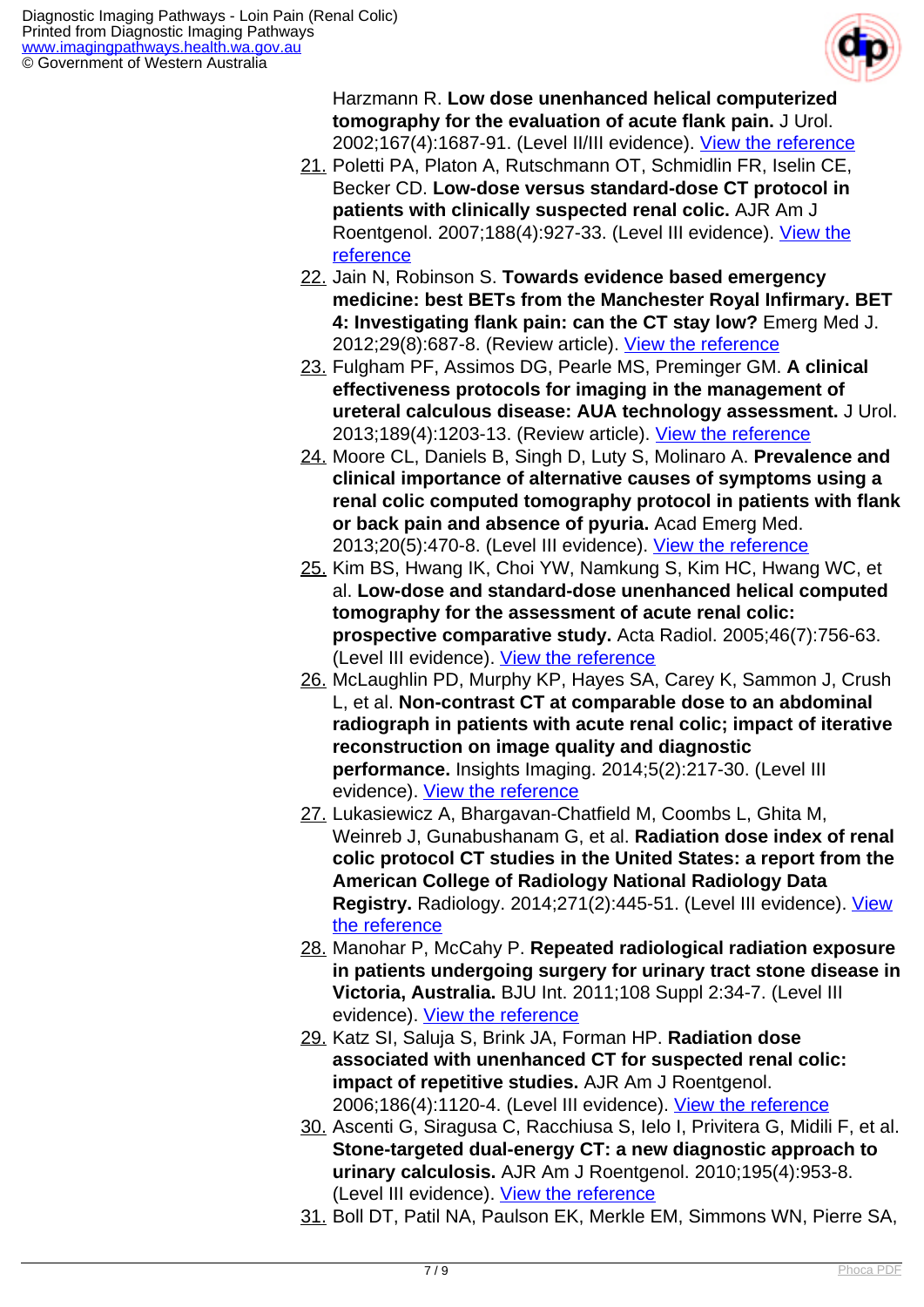

et al. **Renal stone assessment with dual-energy multidetector CT and advanced postprocessing techniques: improved characterization of renal stone composition--pilot study.** Radiology. 2009;250(3):813-20. (Level III evidence). *View the* [reference](http://www.ncbi.nlm.nih.gov/pubmed/19244048)

- 32. Grosjean R, Sauer B, Guerra RM, Daudon M, Blum A, Felblinger J, et al. **Characterization of human renal stones with MDCT: advantage of dual energy and limitations due to respiratory motion.** AJR Am J Roentgenol. 2008;190(3):720-8. (Level III evidence). [View the reference](http://www.ncbi.nlm.nih.gov/pubmed/18287444)
- 33. Thomas C, Heuschmid M, Schilling D, Ketelsen D, Tsiflikas I, Stenzl A, et al. **Urinary calculi composed of uric acid, cystine, and mineral salts: differentiation with dual-energy CT at a radiation dose comparable to that of intravenous pyelography.** Radiology. 2010;257(2):402-9. (Level IV evidence). [View the reference](http://www.ncbi.nlm.nih.gov/pubmed/20807847)
- 34. Ekici S, Sinanoglu O. **Comparison of conventional radiography combined with ultrasonography versus nonenhanced helical computed tomography in evaluation of patients with renal colic.** Urol Res. 2012;40(5):543-7. (Level III evidence). [View the](http://www.ncbi.nlm.nih.gov/pubmed/22415439) [reference](http://www.ncbi.nlm.nih.gov/pubmed/22415439)
- 35. Foell K, Ordon M, Ghiculete D, Lee JY, Honey RJ, Pace KT. **Does baseline radiography of the kidneys, ureters, and bladder help facilitate stone management in patients presenting to the emergency department with renal colic?** Endourol. 2013;27(12):1425-30. (Level III evidence). [View the reference](http://www.ncbi.nlm.nih.gov/pubmed/24219633)
- 36. Teichman JM. **Clinical practice. Acute renal colic from ureteral calculus.** N Engl J Med. 2004;350(7):684-93. (Review article). [View](http://www.ncbi.nlm.nih.gov/pubmed/14960744) [the reference](http://www.ncbi.nlm.nih.gov/pubmed/14960744)
- 37. Masselli G, Derme M, Laghi F, Polettini E, Brunelli R, Framarino ML, et al. **Imaging of stone disease in pregnancy.** Abdom Imaging. 2013;38(6):1409-14. (Review article). [View the reference](http://www.ncbi.nlm.nih.gov/pubmed/23771120)

| Information from this<br>website     | Information from the<br><b>Royal Australian and</b><br><b>New Zealand College of</b><br>Radiologists' website |
|--------------------------------------|---------------------------------------------------------------------------------------------------------------|
| <b>Radiation Risks of X-rays and</b> | <b>Computed Tomography (CT)</b>                                                                               |
| <b>Scans</b>                         | <b>Iodine-Containing Contrast</b>                                                                             |
| <b>Computed Tomography (CT)</b>      | <b>Medium</b>                                                                                                 |
| Intravenous Pyelogram (IVP)          | <b>Radiation Risk of Medical</b>                                                                              |
| <b>Ultrasound</b>                    | <b>Imaging During Pregnancy</b>                                                                               |

## **Information for Consumers**